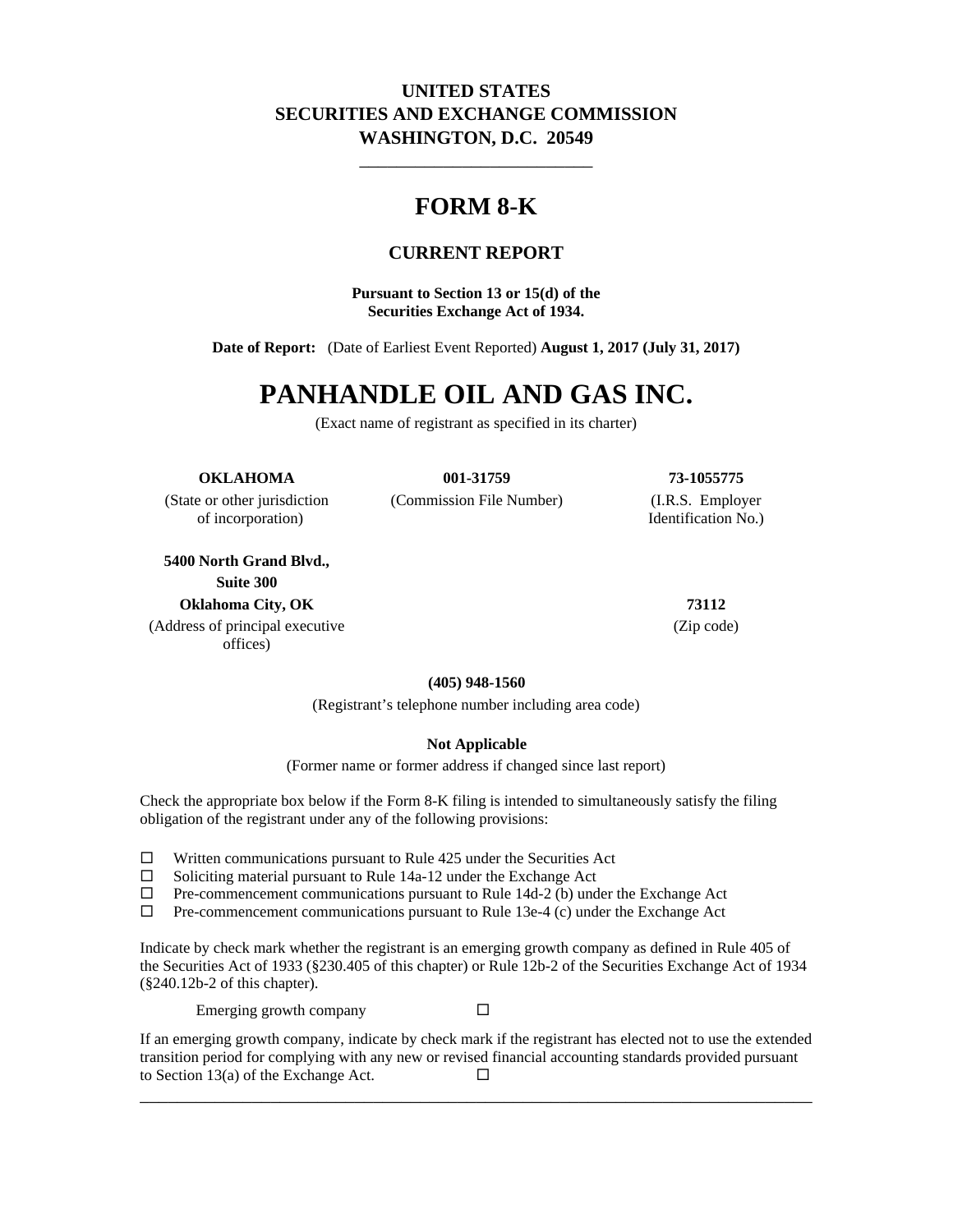### **ITEM 5.02 Departure of Directors or Certain Officers; Election of Directors; Appointment of Certain Officers**

Panhandle Oil and Gas Inc. today announced that Chad L. Stephens III was appointed to the Company's board of directors. Mr. Stephens is currently the Senior Vice President of Corporate Development at Range Resources Corporation in Ft. Worth, TX. His appointment increases the board's size to eight members. He currently serves on Range's internal hedging committee and is responsible for the oversight of all gas, oil and NGL marketing and sales. He received a Bachelor of Arts degree in Finance and Land Management from the University of Texas at Austin.

Mr. Stephens was appointed to replace Darryl Smette who is retiring. Mr. Smette will continue to serve on the board until December 31, 2017, in order to ensure a smooth transition.

#### **ITEM 9.01 Financial Statements and Exhibits**

(d) *Exhibits*

i.

**Exhibit Number Description 99.1 Press Release issued by Panhandle Oil and Gas Inc., dated August 1, 2017**

### **SIGNATURE**

Pursuant to the requirements of the Securities Exchange Act of 1934, the registrant has duly caused this report to be signed on its behalf by the undersigned hereunto duly authorized.

## **PANHANDLE OIL AND GAS INC.**

By: /s/ Paul F. Blanchard Jr.

Paul F. Blanchard Jr., President and CEO

DATE: August 1, 2017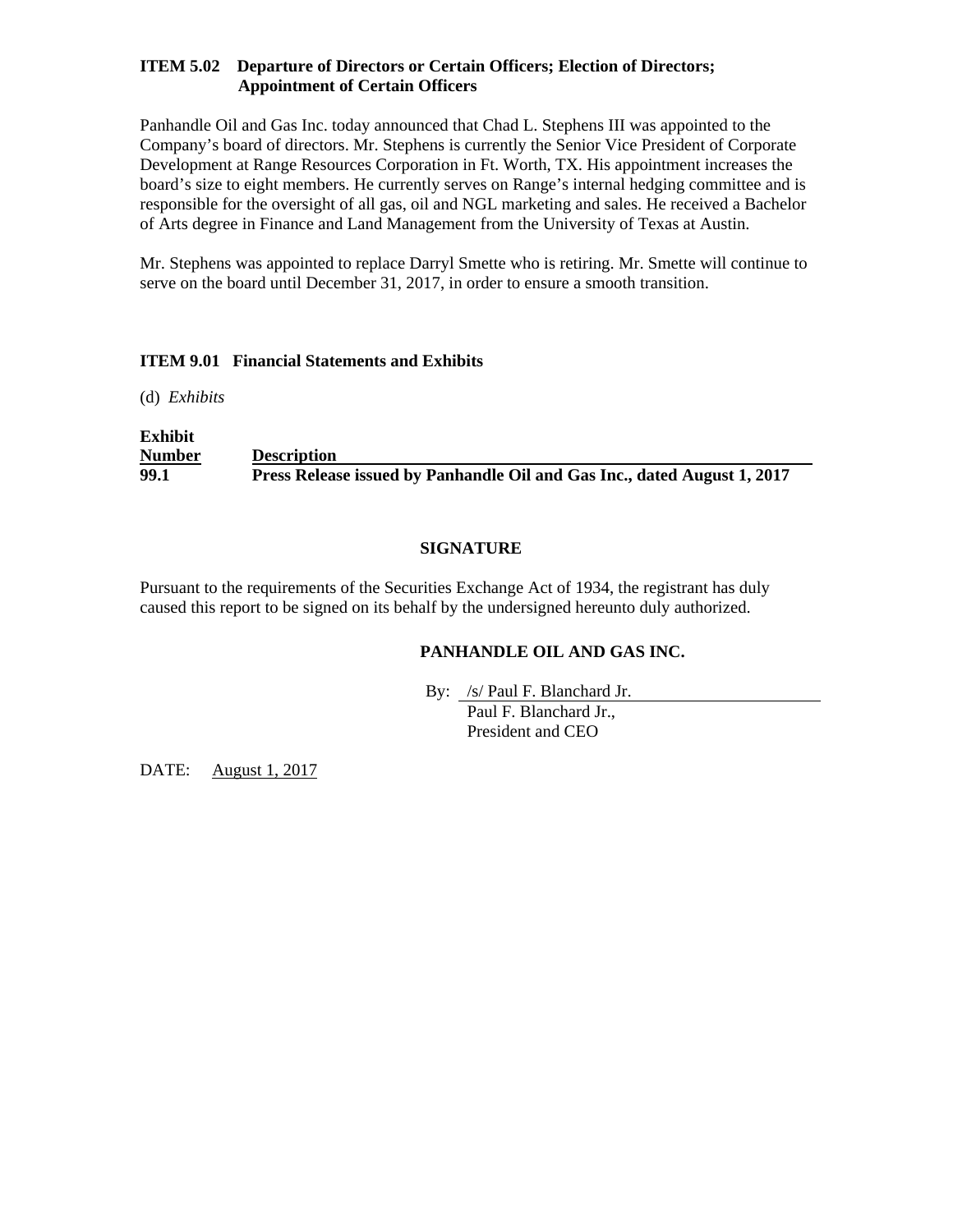# **EXHIBIT INDEX**

| Exhibit |                                                                          |
|---------|--------------------------------------------------------------------------|
| Number  | <b>Description</b>                                                       |
| 99.1    | Press Release issued by Panhandle Oil and Gas Inc., dated August 1, 2017 |